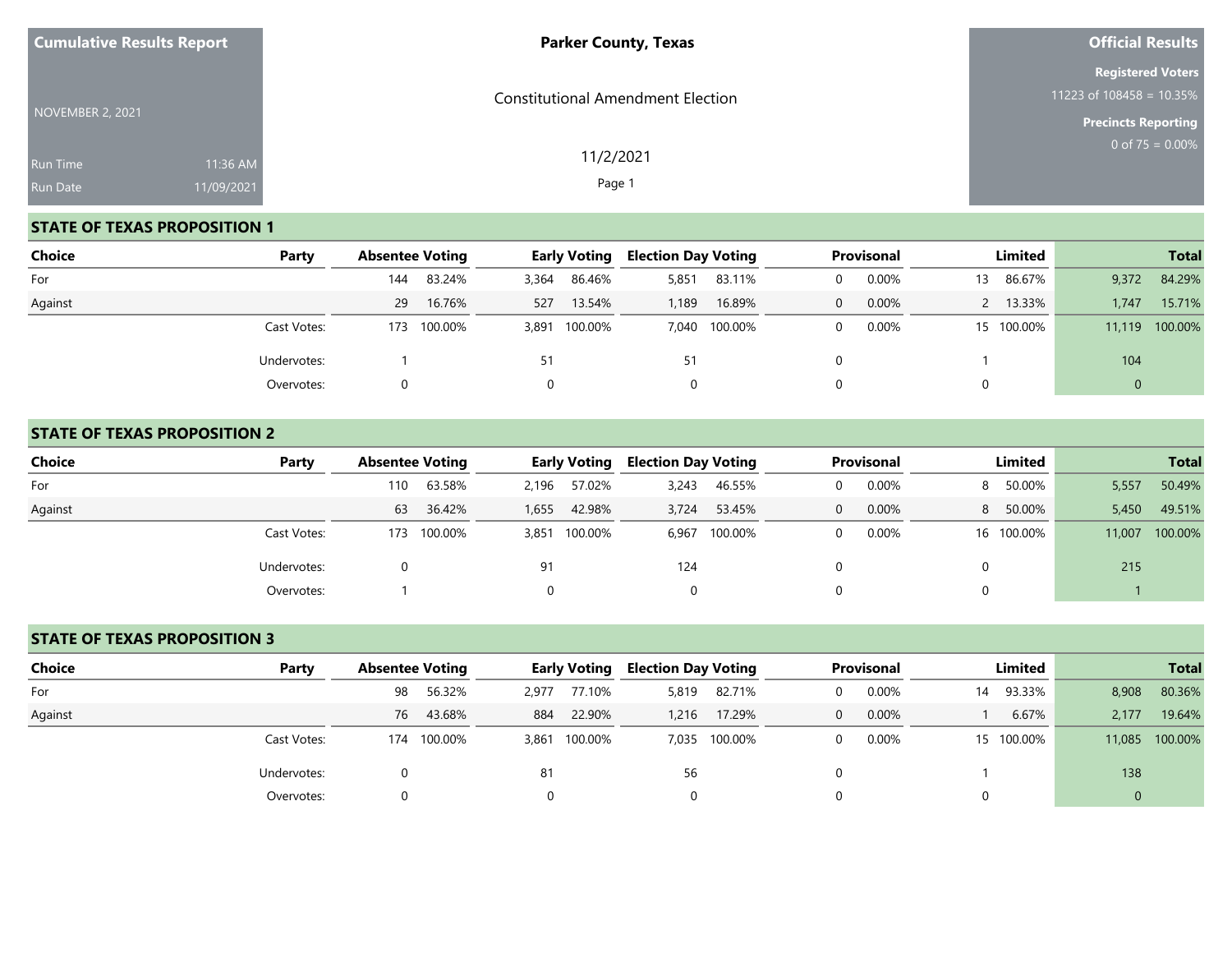| <b>Cumulative Results Report</b> |                        | <b>Parker County, Texas</b>              | <b>Official Results</b>                                                               |
|----------------------------------|------------------------|------------------------------------------|---------------------------------------------------------------------------------------|
| NOVEMBER 2, 2021                 |                        | <b>Constitutional Amendment Election</b> | <b>Registered Voters</b><br>11223 of $108458 = 10.35\%$<br><b>Precincts Reporting</b> |
| Run Time<br><b>Run Date</b>      | 11:36 AM<br>11/09/2021 | 11/2/2021<br>Page 2                      | 0 of $75 = 0.00\%$                                                                    |

### **STATE OF TEXAS PROPOSITION 4**

| Choice  | Party       | <b>Absentee Voting</b> |             |       | <b>Early Voting</b> | <b>Election Day Voting</b> |               |          | Provisonal |     | Limited    |        | <b>Total</b> |
|---------|-------------|------------------------|-------------|-------|---------------------|----------------------------|---------------|----------|------------|-----|------------|--------|--------------|
| For     |             | 103                    | 59.20%      | 2,453 | 65.91%              | 4,417                      | 65.06%        |          | 0.00%      | 12. | 80.00%     | 6,985  | 65.28%       |
| Against |             | 71                     | 40.80%      | 1,269 | 34.09%              | 2,372                      | 34.94%        | $\Omega$ | 0.00%      |     | 3 20.00%   | 3,715  | 34.72%       |
|         | Cast Votes: |                        | 174 100.00% |       | 3,722 100.00%       |                            | 6,789 100.00% |          | 0.00%      |     | 15 100.00% | 10,700 | 100.00%      |
|         | Undervotes: |                        |             | 220   |                     | 302                        |               |          |            |     |            | 523    |              |
|         | Overvotes:  |                        |             |       |                     | 0                          |               |          |            | 0   |            |        |              |

### **STATE OF TEXAS PROPOSITION 5**

| <b>Choice</b> | Party       | <b>Absentee Voting</b> |         |       | <b>Early Voting</b> | <b>Election Day Voting</b> |               |   | <b>Provisonal</b> |    | Limited    |        | <b>Total</b> |
|---------------|-------------|------------------------|---------|-------|---------------------|----------------------------|---------------|---|-------------------|----|------------|--------|--------------|
| For           |             | 112                    | 64.37%  | 2,395 | 64.45%              | 4,169                      | 61.49%        |   | 0.00%             | 13 | 86.67%     | 6,689  | 62.60%       |
| Against       |             | 62                     | 35.63%  | 1,321 | 35.55%              | 2.611                      | 38.51%        | 0 | 0.00%             |    | 2 13.33%   | 3,996  | 37.40%       |
|               | Cast Votes: | 174                    | 100.00% |       | 3,716 100.00%       |                            | 6,780 100.00% |   | 0.00%             |    | 15 100.00% | 10,685 | 100.00%      |
|               | Undervotes: |                        |         | 226   |                     | 311                        |               |   |                   |    |            | 538    |              |
|               | Overvotes:  |                        |         |       |                     |                            |               |   |                   | 0  |            | 0      |              |

### **STATE OF TEXAS PROPOSITION 6**

| <b>Choice</b> | Party       | <b>Absentee Voting</b> |         |       | <b>Early Voting</b> | <b>Election Day Voting</b> |               |          | Provisonal |    | Limited    |        | <b>Total</b>   |
|---------------|-------------|------------------------|---------|-------|---------------------|----------------------------|---------------|----------|------------|----|------------|--------|----------------|
| For           |             | 142                    | 82.08%  | 3,439 | 90.29%              | 6,438                      | 92.22%        | $\Omega$ | 0.00%      | 14 | 93.33%     | 10,033 | 91.39%         |
| Against       |             | 31                     | 17.92%  | 370   | 9.71%               | 543                        | 7.78%         | $\Omega$ | 0.00%      |    | 6.67%      | 945    | 8.61%          |
|               | Cast Votes: | 173                    | 100.00% |       | 3,809 100.00%       |                            | 6,981 100.00% | $\Omega$ | 0.00%      |    | 15 100.00% |        | 10,978 100.00% |
|               | Undervotes: |                        |         | 133   |                     | 110                        |               |          |            |    |            | 244    |                |
|               | Overvotes:  |                        |         |       |                     |                            |               |          |            |    |            |        |                |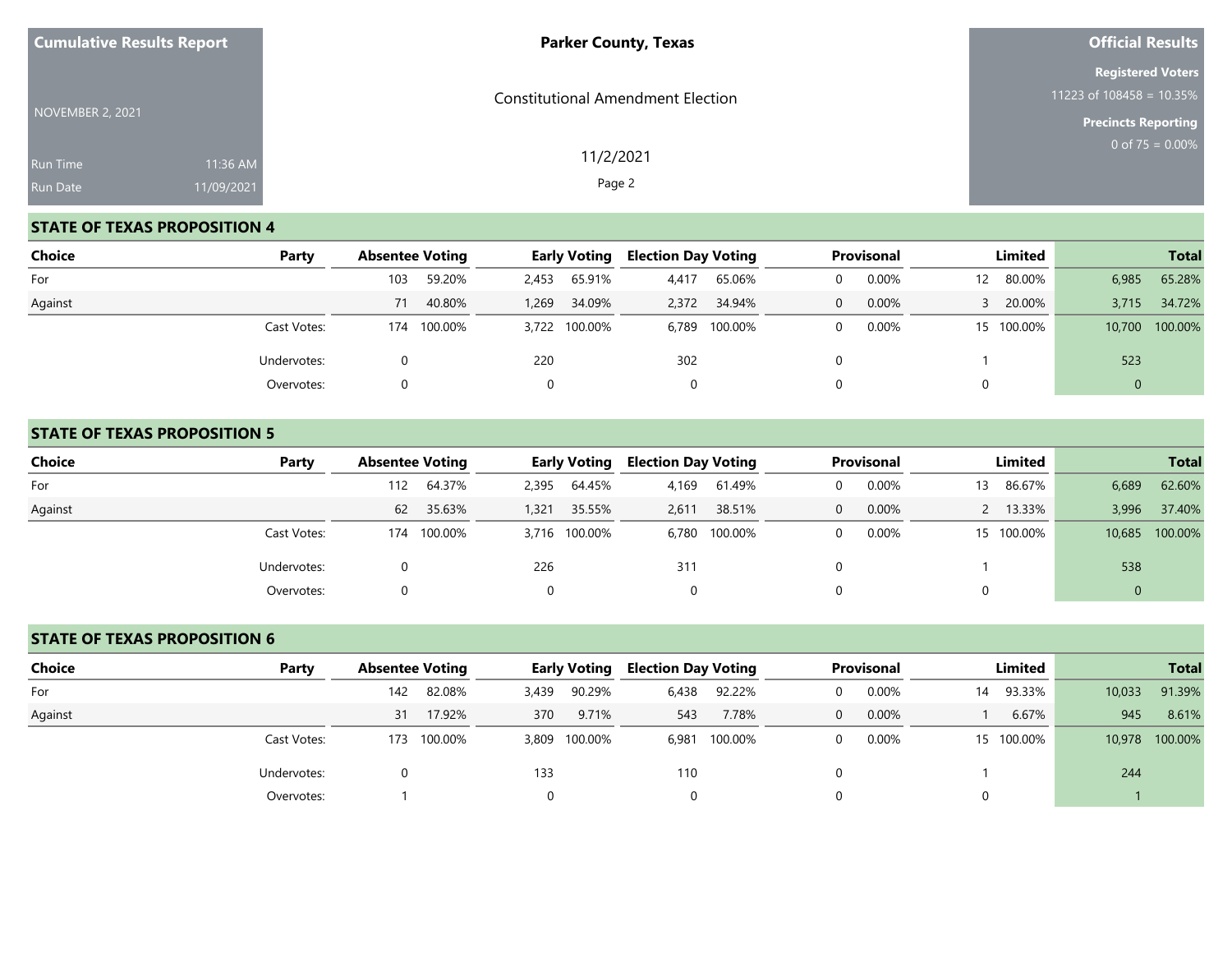| <b>Cumulative Results Report</b>   |                        | <b>Parker County, Texas</b>              | <b>Official Results</b>                                                               |
|------------------------------------|------------------------|------------------------------------------|---------------------------------------------------------------------------------------|
| NOVEMBER 2, 2021                   |                        | <b>Constitutional Amendment Election</b> | <b>Registered Voters</b><br>11223 of $108458 = 10.35\%$<br><b>Precincts Reporting</b> |
| <b>Run Time</b><br><b>Run Date</b> | 11:36 AM<br>11/09/2021 | 11/2/2021<br>Page 3                      | 0 of $75 = 0.00\%$                                                                    |

## **STATE OF TEXAS PROPOSITION 7**

| <b>Choice</b> | Party       | <b>Absentee Voting</b> |         |       | <b>Early Voting</b> | <b>Election Day Voting</b> |               |              | Provisonal |    | Limited    |              | <b>Total</b>   |
|---------------|-------------|------------------------|---------|-------|---------------------|----------------------------|---------------|--------------|------------|----|------------|--------------|----------------|
| For           |             | 160                    | 91.95%  | 3,462 | 89.97%              | 6,277                      | 89.47%        | $\Omega$     | 0.00%      | 14 | 93.33%     | 9,913        | 89.69%         |
| Against       |             | 14                     | 8.05%   | 386   | 10.03%              | 739                        | 10.53%        | $\mathbf{0}$ | 0.00%      |    | 6.67%      | 1,140        | 10.31%         |
|               | Cast Votes: | 174                    | 100.00% |       | 3,848 100.00%       |                            | 7,016 100.00% | $\Omega$     | 0.00%      |    | 15 100.00% |              | 11,053 100.00% |
|               | Undervotes: |                        |         | 94    |                     | 75                         |               |              |            |    |            | 170          |                |
|               | Overvotes:  |                        |         |       |                     | 0                          |               |              |            |    |            | $\mathbf{0}$ |                |

### **STATE OF TEXAS PROPOSITION 8**

| Choice<br>Party | <b>Absentee Voting</b> |         |          | <b>Early Voting</b> | <b>Election Day Voting</b> |               |   | Provisonal |    | Limited    |       | <b>Total</b>   |
|-----------------|------------------------|---------|----------|---------------------|----------------------------|---------------|---|------------|----|------------|-------|----------------|
| For             | 160                    | 92.49%  | 3,464    | 90.44%              | 6,312                      | 90.24%        | 0 | 0.00%      | 13 | 92.86%     | 9,949 | 90.35%         |
| Against         | 13                     | 7.51%   | 366      | 9.56%               | 683                        | 9.76%         | 0 | 0.00%      |    | 7.14%      | 1,063 | 9.65%          |
| Cast Votes:     | 173                    | 100.00% |          | 3,830 100.00%       |                            | 6,995 100.00% | 0 | 0.00%      |    | 14 100.00% |       | 11,012 100.00% |
| Undervotes:     |                        |         | 112      |                     | 96                         |               |   |            |    |            | 211   |                |
| Overvotes:      |                        |         | $\Omega$ |                     | 0                          |               |   |            |    |            | 0     |                |

# **Granbury Independent School District Trustee, Place 3 - Vote for none or one**

| <b>Choice</b> | Party       | <b>Absentee Voting</b> | <b>Early Voting</b> | <b>Election Day Voting</b> | Provisonal            | Limited                 | <b>Total</b>                |
|---------------|-------------|------------------------|---------------------|----------------------------|-----------------------|-------------------------|-----------------------------|
| Susan Wood    |             | 0.00%                  | 28.57%              | 12.09%                     | 0.00%<br>$\mathbf 0$  | $0.00\%$<br>$\Omega$    | 13.00%<br>13                |
| Bret Deason   |             | 0.00%<br>0             | 28.57%<br>2         | 12.09%<br>11               | 0.00%<br>$\mathbf{0}$ | 0.00%<br>$\overline{0}$ | 13.00%<br>13                |
| Melanie Graft |             | 2 100.00%              | 42.86%              | 75.82%<br>69               | 0.00%<br>$\mathbf 0$  | 0.00%<br>$\overline{0}$ | 74.00%<br>74                |
|               | Cast Votes: | 2 100.00%              | $100.00\%$          | 100.00%<br>91              | 0.00%<br>$\mathbf 0$  | 0.00%<br>$\Omega$       | 100.00%<br>100 <sup>°</sup> |
|               | Undervotes: |                        |                     | 14                         | $\Omega$              |                         | 21                          |
|               | Overvotes:  |                        |                     | 0                          | 0                     |                         |                             |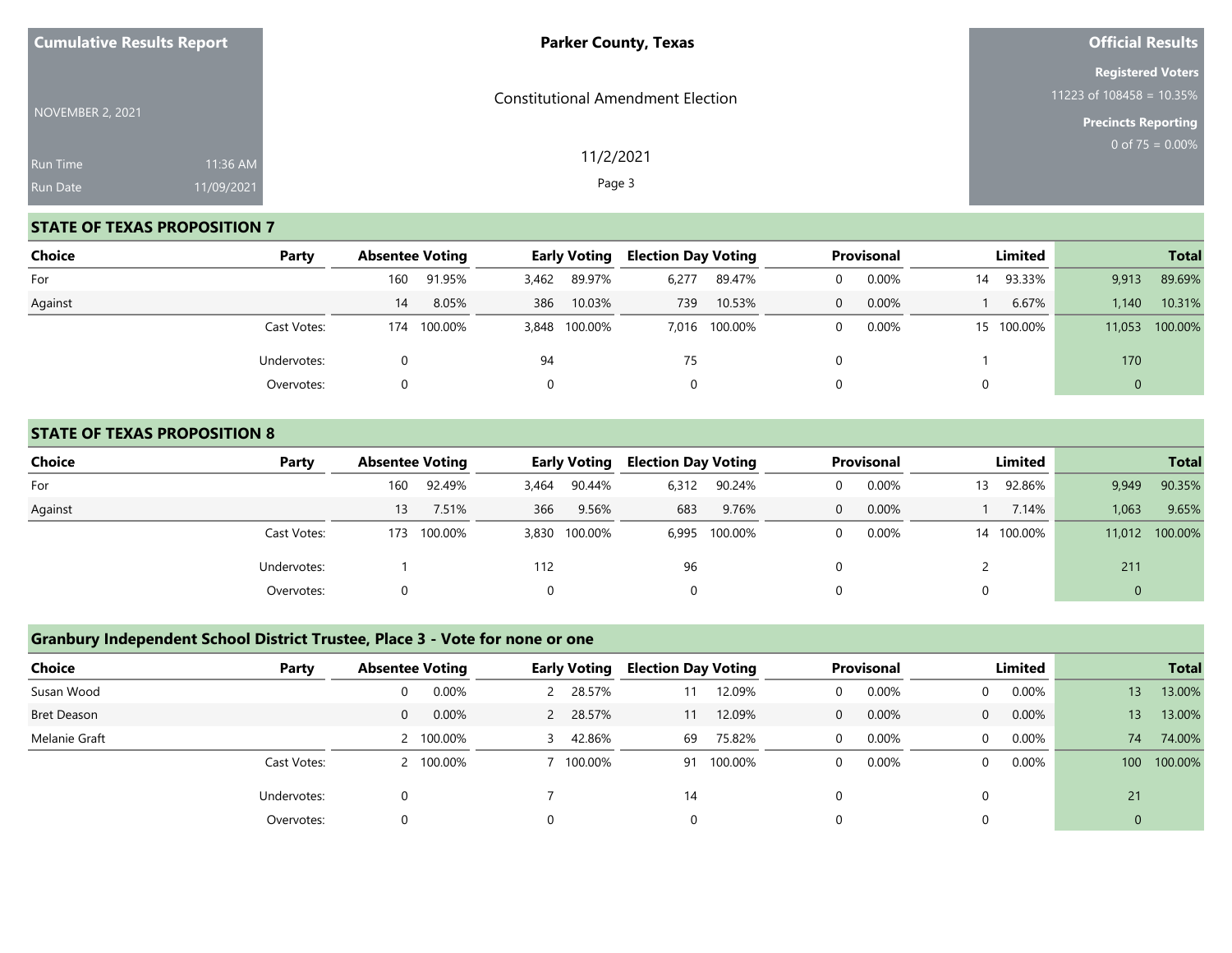| <b>Cumulative Results Report</b>   |                        | <b>Parker County, Texas</b>              | <b>Official Results</b>                              |
|------------------------------------|------------------------|------------------------------------------|------------------------------------------------------|
| NOVEMBER 2, 2021                   |                        | <b>Constitutional Amendment Election</b> | <b>Registered Voters</b><br>11223 of 108458 = 10.35% |
|                                    |                        |                                          | <b>Precincts Reporting</b>                           |
| <b>Run Time</b><br><b>Run Date</b> | 11:36 AM<br>11/09/2021 | 11/2/2021<br>Page 4                      | 0 of $75 = 0.00\%$                                   |
|                                    |                        |                                          |                                                      |

## **Granbury Independent School District Trustee, Place 4 - Vote for none or one**

| Choice               | Party       | <b>Absentee Voting</b> |           |                | <b>Early Voting</b> | <b>Election Day Voting</b> |         |   | Provisonal |                | Limited |                 | <b>Total</b> |
|----------------------|-------------|------------------------|-----------|----------------|---------------------|----------------------------|---------|---|------------|----------------|---------|-----------------|--------------|
| <b>Courtney Gore</b> |             |                        | 2 100.00% | $\mathsf{2}$   | 40.00%              | 71                         | 79.78%  | 0 | 0.00%      | $\overline{0}$ | 0.00%   | 75              | 78.13%       |
| Betsy Ross           |             | $\Omega$               | 0.00%     | ₹              | 60.00%              | 14                         | 15.73%  |   | 0.00%      | $\Omega$       | 0.00%   | 17 <sup>°</sup> | 17.71%       |
| Nancy Alana          |             | 0                      | 0.00%     | $\overline{0}$ | $0.00\%$            | 4                          | 4.49%   | 0 | 0.00%      | $\Omega$       | 0.00%   | 4               | 4.17%        |
|                      | Cast Votes: |                        | 2 100.00% |                | 5 100.00%           | 89                         | 100.00% |   | 0.00%      | $\Omega$       | 0.00%   | 96              | 100.00%      |
|                      | Undervotes: |                        |           | 9              |                     | 16                         |         | 0 |            |                |         | 25              |              |
|                      | Overvotes:  |                        |           | $\Omega$       |                     | 0                          |         | 0 |            |                |         | 0               |              |

# **Azle Independent School District Proposition A**

| <b>Choice</b> | Party       | <b>Absentee Voting</b> |            | <b>Early Voting</b> |            | <b>Election Day Voting</b> |             |          | Provisonal | Limited  |       |          | <b>Total</b> |
|---------------|-------------|------------------------|------------|---------------------|------------|----------------------------|-------------|----------|------------|----------|-------|----------|--------------|
| For           |             |                        | 6 37.50%   | 625                 | 57.82%     | 399                        | 46.61%      | 0        | 0.00%      | 0        | 0.00% | 1,030    | 52.74%       |
| Against       |             | 10 <sup>1</sup>        | 62.50%     |                     | 456 42.18% | 457                        | 53.39%      | $\Omega$ | 0.00%      | $\Omega$ | 0.00% | 923      | 47.26%       |
|               | Cast Votes: |                        | 16 100.00% | 1,081               | 100.00%    |                            | 856 100.00% | ∩        | 0.00%      | 0        | 0.00% | 1.953    | 100.00%      |
|               | Undervotes: | 0                      |            |                     |            |                            |             |          |            |          |       | 13       |              |
|               | Overvotes:  | 0                      |            |                     |            |                            |             |          |            |          |       | $\Omega$ |              |

## **Azle Independent School District Proposition B**

| <b>Choice</b> | Party       | <b>Absentee Voting</b> |            |     | <b>Early Voting</b> | <b>Election Day Voting</b> |         | Provisonal |       |                | Limited  | <b>Total</b> |         |             |  |
|---------------|-------------|------------------------|------------|-----|---------------------|----------------------------|---------|------------|-------|----------------|----------|--------------|---------|-------------|--|
| For           |             |                        | 4 26.67%   | 543 | 50.23%              | 313                        | 36.61%  | $\Omega$   | 0.00% | $\Omega$       | $0.00\%$ | 860          | 44.08%  |             |  |
| Against       |             | 11                     | 73.33%     | 538 | 49.77%              | 542                        | 63.39%  | $\Omega$   | 0.00% | $\overline{0}$ | $0.00\%$ | 1,091        | 55.92%  |             |  |
|               | Cast Votes: |                        | 15 100.00% |     | 1,081 100.00%       | 855                        | 100.00% |            | 0.00% | $\Omega$       | $0.00\%$ | 1,951        | 100.00% |             |  |
|               | Undervotes: |                        |            |     |                     | 8                          |         |            |       |                |          | 15           |         |             |  |
|               | Overvotes:  |                        |            |     |                     | 0                          |         |            |       |                |          |              |         | $\mathbf 0$ |  |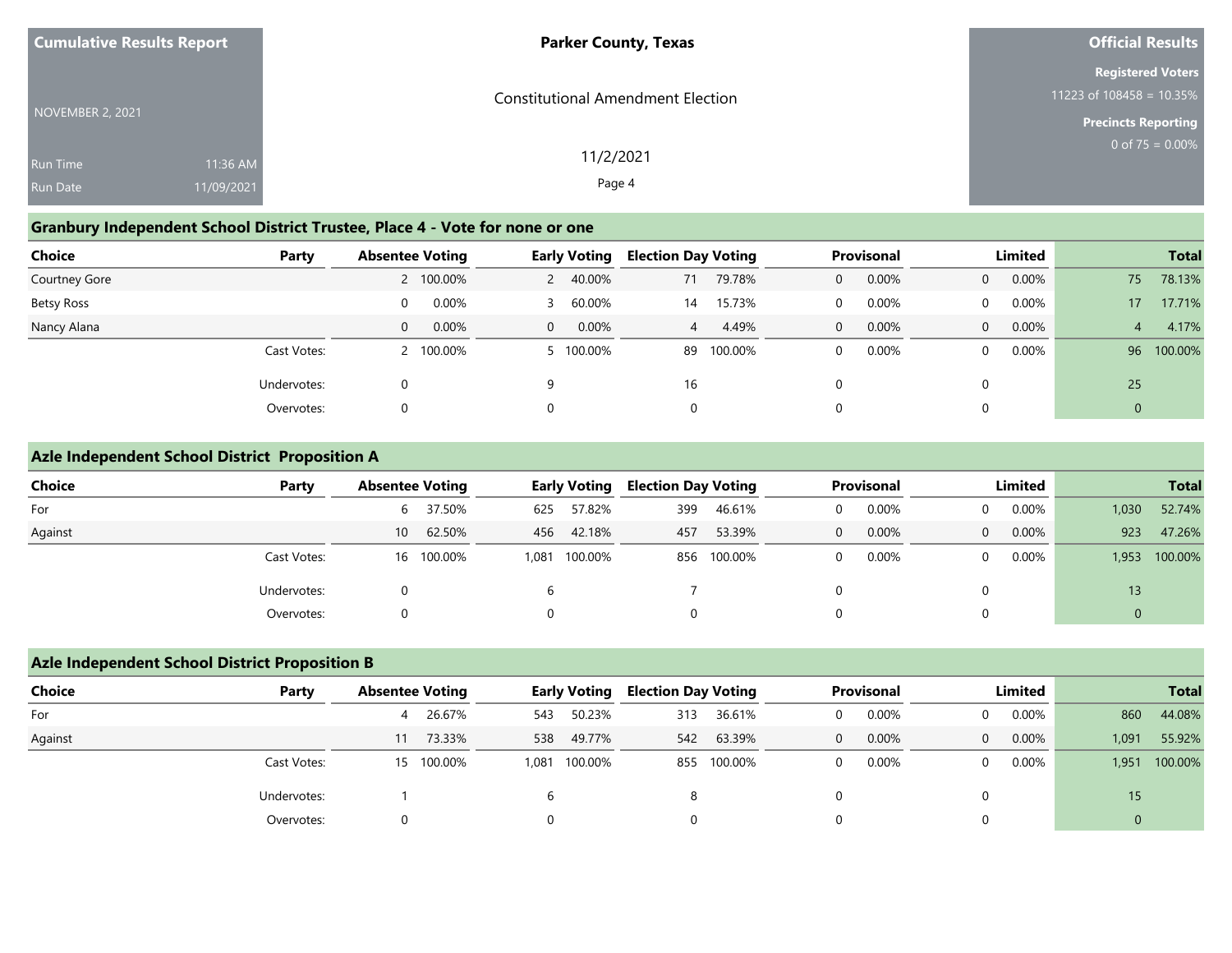| <b>Cumulative Results Report</b>   |                        | <b>Parker County, Texas</b>              | Official Results                                                                   |
|------------------------------------|------------------------|------------------------------------------|------------------------------------------------------------------------------------|
| NOVEMBER 2, 2021                   |                        | <b>Constitutional Amendment Election</b> | <b>Registered Voters</b><br>11223 of 108458 = 10.35%<br><b>Precincts Reporting</b> |
| <b>Run Time</b><br><b>Run Date</b> | 11:36 AM<br>11/09/2021 | 11/2/2021<br>Page 5                      | 0 of $75 = 0.00\%$                                                                 |

## **GARNER INDEPENDENT SCHOOL DISTRICT PROPOSITION A**

| <b>Choice</b>  | Party       | <b>Absentee Voting</b> | <b>Early Voting</b> | <b>Election Day Voting</b> | Provisonal        | Limited              | <b>Total</b>   |
|----------------|-------------|------------------------|---------------------|----------------------------|-------------------|----------------------|----------------|
| <b>FOR</b>     |             | 0.00%<br>0             | 54.26%<br>51        | 23.83%<br>66               | 0.00%<br>0        | $0.00\%$<br>0        | 31.12%<br>117  |
| <b>AGAINST</b> |             | 5 100.00%              | 45.74%<br>43        | 76.17%<br>211              | 0.00%<br>$\Omega$ | $0.00\%$<br>$\Omega$ | 68.88%<br>259  |
|                | Cast Votes: | 100.00%                | 94 100.00%          | 100.00%<br>277             | 0.00%<br>$\Omega$ | $0.00\%$<br>0        | 100.00%<br>376 |
|                | Undervotes: |                        |                     |                            |                   |                      |                |
|                | Overvotes:  | 0                      |                     | 0                          | 0                 |                      |                |

### **CITY OF ALEDO SPECIAL ELECTION CITY OF ALEDO PROPOSITION A**

| <b>Choice</b>  | Party       |  | <b>Absentee Voting</b> |                 | <b>Early Voting</b> |     | <b>Election Day Voting</b> |   | Provisonal | Limited  |          |     | <b>Total</b> |
|----------------|-------------|--|------------------------|-----------------|---------------------|-----|----------------------------|---|------------|----------|----------|-----|--------------|
| <b>FOR</b>     |             |  | 2 66.67%               | 69              | 85.19%              | 169 | 75.45%                     |   | 0.00%      | $\Omega$ | 0.00%    | 240 | 77.92%       |
| <b>AGAINST</b> |             |  | 33.33%                 | 12 <sup>2</sup> | 14.81%              | 55  | 24.55%                     | 0 | 0.00%      | $\Omega$ | 0.00%    | 68  | 22.08%       |
|                | Cast Votes: |  | 3 100.00%              |                 | 81 100.00%          |     | 224 100.00%                |   | 0.00%      | $\Omega$ | $0.00\%$ | 308 | 100.00%      |
|                | Undervotes: |  |                        |                 |                     | 12  |                            |   |            | 0        |          | 12  |              |
|                | Overvotes:  |  |                        |                 |                     | 0   |                            |   |            | 0        |          | 0   |              |

## **Springtown Independent School District Proposition A**

| <b>Choice</b> | Party       | <b>Absentee Voting</b> |          |     | <b>Early Voting</b> |     | <b>Election Day Voting</b> |          | Provisonal | Limited  |       |                | <b>Total</b>  |
|---------------|-------------|------------------------|----------|-----|---------------------|-----|----------------------------|----------|------------|----------|-------|----------------|---------------|
| For           |             | h.                     | 42.86%   | 538 | 58.16%              | 414 | 40.19%                     |          | 0.00%      | $\Omega$ | 0.00% | 958            | 48.65%        |
| Against       |             |                        | 8 57.14% | 387 | 41.84%              | 616 | 59.81%                     | $\Omega$ | 0.00%      | $\Omega$ | 0.00% | 1,011          | 51.35%        |
|               | Cast Votes: | 14                     | 100.00%  |     | 925 100.00%         |     | 1,030 100.00%              |          | 0.00%      | $\Omega$ | 0.00% |                | 1,969 100.00% |
|               | Undervotes: |                        |          |     |                     |     |                            |          |            |          |       | 15             |               |
|               | Overvotes:  |                        |          | 0   |                     |     |                            |          |            |          |       | $\overline{0}$ |               |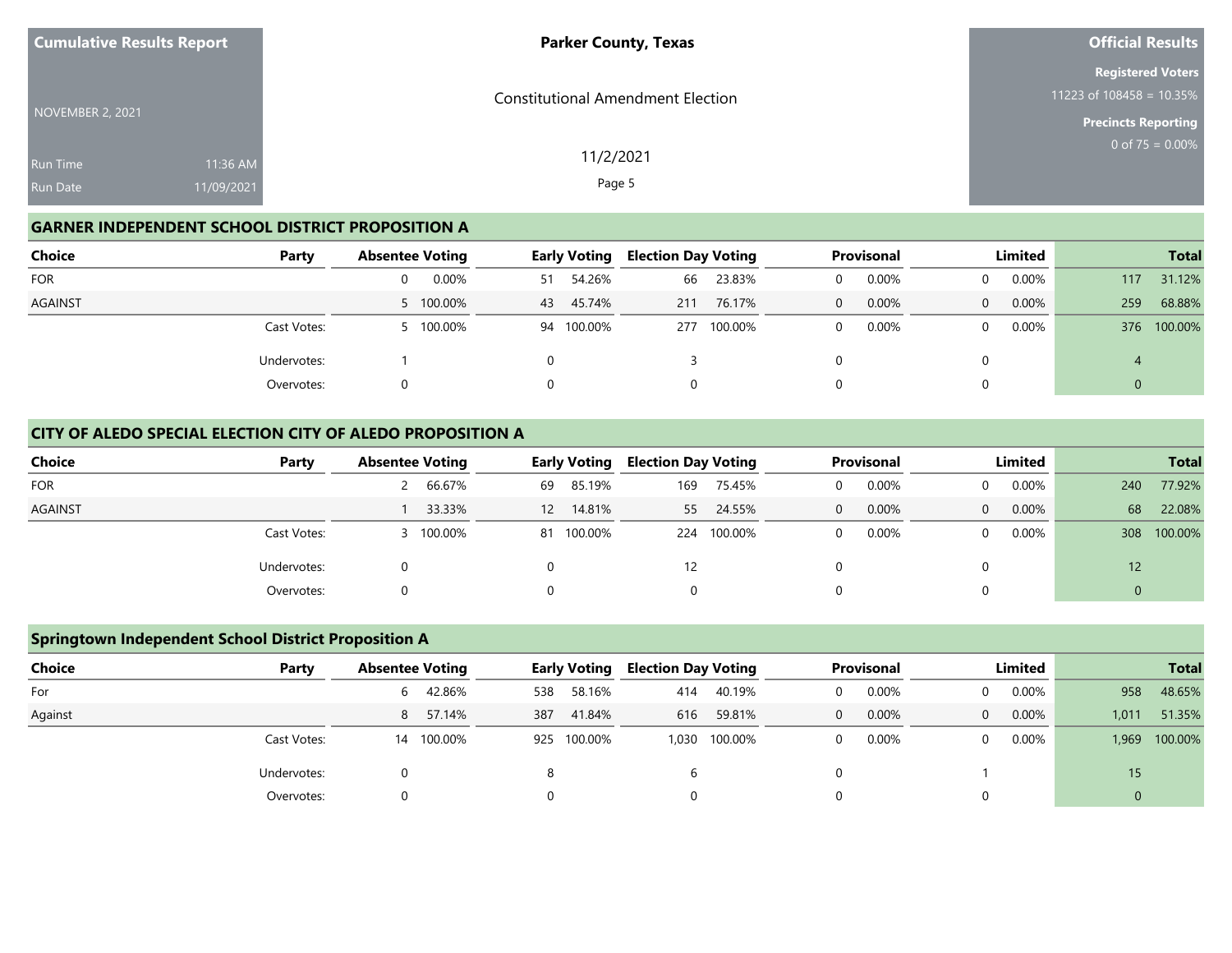| <b>Cumulative Results Report</b> |                        | <b>Parker County, Texas</b>              | <b>Official Results</b>                                                               |
|----------------------------------|------------------------|------------------------------------------|---------------------------------------------------------------------------------------|
| NOVEMBER 2, 2021                 |                        | <b>Constitutional Amendment Election</b> | <b>Registered Voters</b><br>11223 of $108458 = 10.35\%$<br><b>Precincts Reporting</b> |
| Run Time<br><b>Run Date</b>      | 11:36 AM<br>11/09/2021 | 11/2/2021<br>Page 6                      | 0 of $75 = 0.00\%$                                                                    |

## **EMERGENCY SERVICES DISTRICT NO. 7 SPECIAL ELECTION**

| <b>Choice</b> | Party       |              | <b>Absentee Voting</b> |     | <b>Early Voting</b> |     | <b>Election Day Voting</b> | <b>Provisonal</b> |       | Limited  |          |     | <b>Total</b> |
|---------------|-------------|--------------|------------------------|-----|---------------------|-----|----------------------------|-------------------|-------|----------|----------|-----|--------------|
| <b>FOR</b>    |             | <sub>6</sub> | 50.00%                 | 95  | 47.26%              | 259 | 43.02%                     |                   | 0.00% | 0        | $0.00\%$ | 360 | 44.17%       |
| AGAINST       |             | h            | 50.00%                 | 106 | 52.74%              | 343 | 56.98%                     | $\Omega$          | 0.00% | $\Omega$ | $0.00\%$ | 455 | 55.83%       |
|               | Cast Votes: |              | 12 100.00%             | 201 | 100.00%             | 602 | 100.00%                    | 0                 | 0.00% | 0        | $0.00\%$ | 815 | 100.00%      |
|               | Undervotes: |              |                        |     |                     | 21  |                            |                   |       |          |          | 28  |              |
|               | Overvotes:  |              |                        |     |                     |     |                            |                   |       |          |          | 0   |              |

### **EMERGENCY SERVICES DISTRICT NO. 7 CITY OF COOL SPECIAL ELECTION**

| <b>Choice</b><br>Party |   | <b>Absentee Voting</b> |                | <b>Early Voting</b> |   | <b>Election Day Voting</b> | Provisonal |       | <b>Limited</b> |          |                 | <b>Total</b> |
|------------------------|---|------------------------|----------------|---------------------|---|----------------------------|------------|-------|----------------|----------|-----------------|--------------|
| <b>FOR</b>             | 0 | 0.00%                  |                | 5 100.00%           | 6 | 50.00%                     |            | 0.00% | $\Omega$       | $0.00\%$ | $11^{\circ}$    | 64.71%       |
| <b>AGAINST</b>         | 0 | 0.00%                  | $\overline{0}$ | 0.00%               | 6 | 50.00%                     | 0          | 0.00% | $\Omega$       | $0.00\%$ | 6               | 35.29%       |
| Cast Votes:            |   | 0.00%                  |                | 5 100.00%           |   | 12 100.00%                 |            | 0.00% | $\Omega$       | $0.00\%$ | 17 <sup>°</sup> | 100.00%      |
| Undervotes:            |   |                        |                |                     | 0 |                            |            |       | 0              |          | 0               |              |
| Overvotes:             |   |                        |                |                     | 0 |                            |            |       | 0              |          | ν               |              |

### **PROPOSITION A**

| Choice<br>Party | <b>Absentee Voting</b> |       | <b>Early Voting</b> |         | <b>Election Day Voting</b> |       |          | Provisonal |                | Limited  | <b>Total</b> |         |
|-----------------|------------------------|-------|---------------------|---------|----------------------------|-------|----------|------------|----------------|----------|--------------|---------|
| <b>FOR</b>      | 0                      | 0.00% |                     | 100.00% | 0                          | 0.00% | 0        | 0.00%      | $\mathbf{0}$   | $0.00\%$ |              | 100.00% |
| <b>AGAINST</b>  | 0                      | 0.00% | $\Omega$            | 0.00%   | $\Omega$                   | 0.00% | $\Omega$ | 0.00%      | $\overline{0}$ | 0.00%    | $\mathbf{0}$ | 0.00%   |
| Cast Votes:     | 0                      | 0.00% |                     | 100.00% | $\overline{0}$             | 0.00% | 0        | 0.00%      | $\Omega$       | 0.00%    |              | 100.00% |
| Undervotes:     |                        |       |                     |         | 0                          |       |          |            | 0              |          | $\mathbf 0$  |         |
| Overvotes:      |                        |       | 0                   |         | 0                          |       |          |            | 0              |          |              |         |